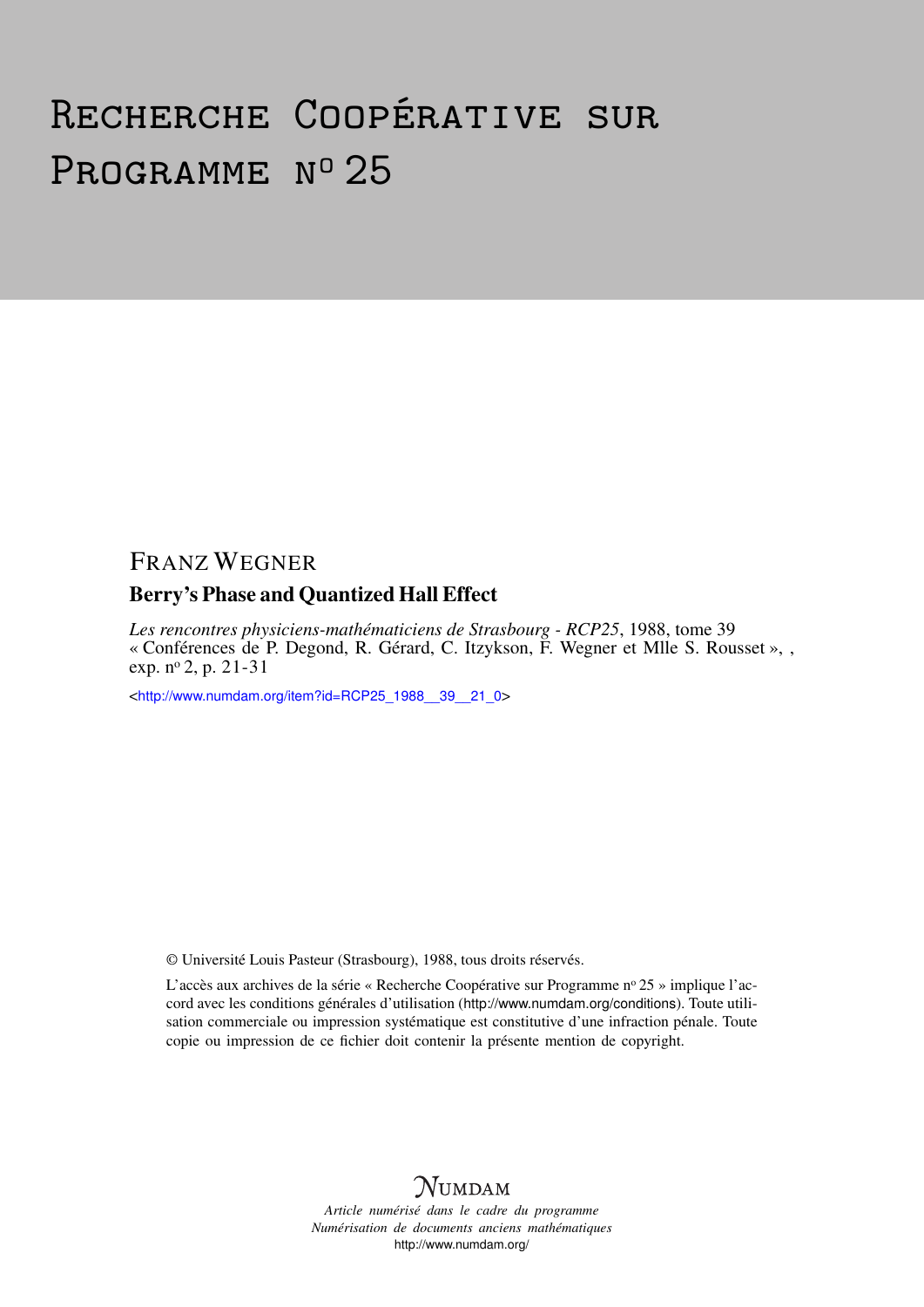## **Berry's Phase and Quantized Hall Effect**

Franz Wegner

Institut fur Theoretische Physik, Ruprecht-Karls-Universitât

D-6900 Heidelberg, F. R. Germany

The connection between Berry's phase and the quantized Hall effect is reviewed. In the first section an introduction to the quantized Hall effect is given, in the second Berry's phase is introduced and determined. In the third section Avron's and Seller's proof of quantized transport is given in an elementary way and the connection to Berry's phase is made. Remarks are added on the quantization of the Hall conductance in periodic potentials and on a generalization to the fractional quantized Hall effect. Since this seminar was given nearly two years ago I take the liberty to include a few new remarks and references.

#### **1.** The Quantized Hall-Effect

In 1980 K. v. Klitzing discovered the quantized Hall effect [1]. He observed that at low temperatures effectively two dimensional systems of electrons (like MOSFETs) subjected to a strong perpendicular magnetic field show a peculiar behaviour as a function of some external parameter like the magnetic field or the gate voltage (a voltage perpendicular to the two dimensional system which controls the density of electrons): Over large regions of this parameter the electronic current flows practically without dissipation and the voltage between two points is given by the current flowing between these points multiplied by the Hall conductance  $G_H$  which to very high precision is given by  $e^2/h$  times an integer, where e is the charge of an electron and h is Planck's constant.

For free and noninteracting electrons the eigenenergies of the Hamiltonian are quantized,  $E_n$  $1$  eB  $=$   $\log(\text{m}+\text{m})$  where  $\omega_c-\text{m}$  is the eyerotron frequency in the magnetic field B. Each fined Landau band contributes exactly  $e^{2}/h$  to the Hall conductance. If the Fermi energy is between two Landau levels then  $G_H$  is indeed an integer multiple of  $e^2/h$ .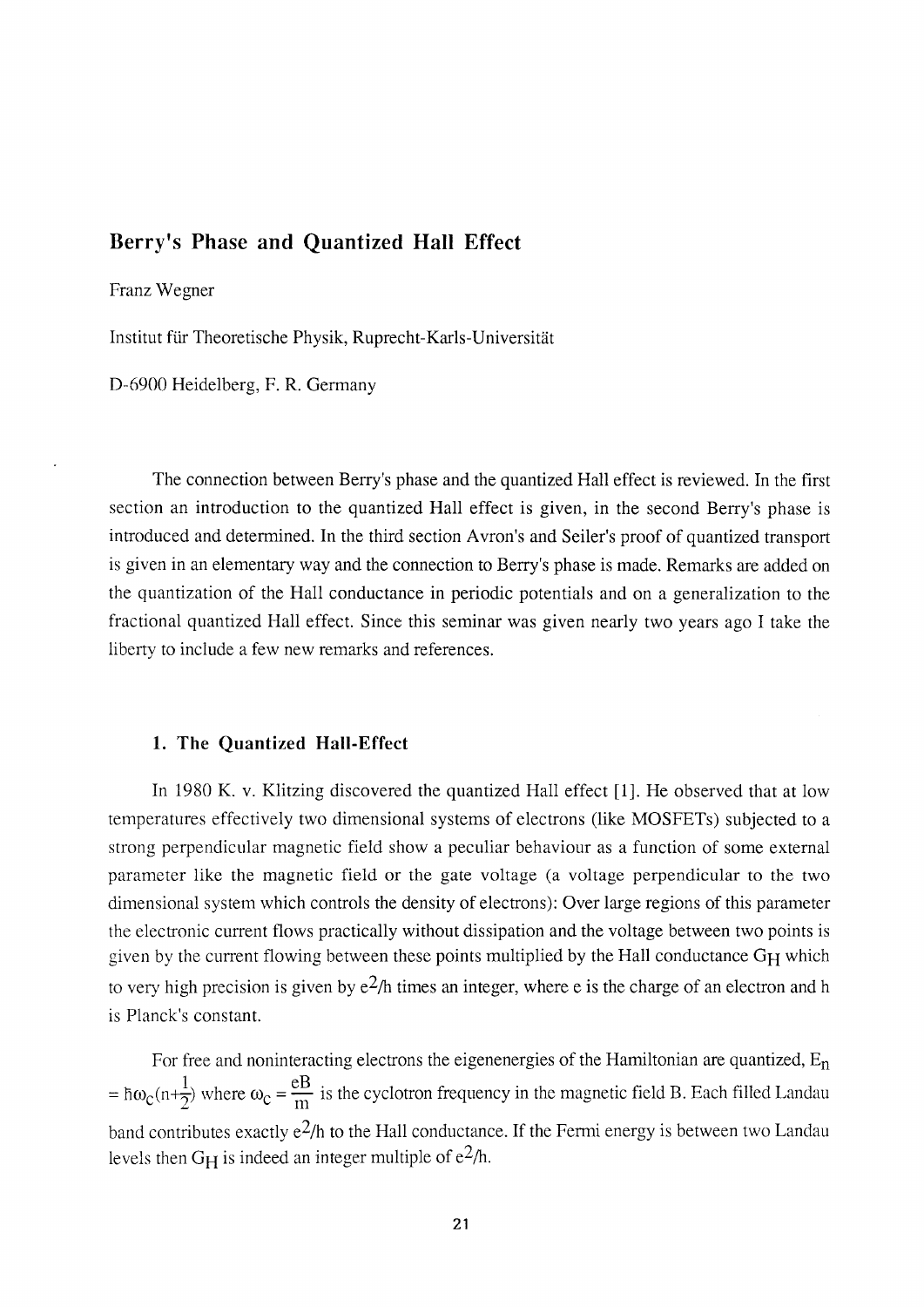If one neglects the interaction, but takes into account that the electrons move in a potential which in reality will be disordered, then one can still give arguments for this quantization of the Hall conductance. The arguments to be considered here are gauge or topological arguments: They use that in a system with a hole (which cannot be entered by the electrons) through which there is a magnetic flux  $\Phi$  a change of this flux by one flux quantum  $\Phi_0 = h/e$  yields eigenstates with exactly the same energies. An intuitive argument is the following: Suppose the electrons live on a cylindric ring. Besides the magnetic field perpendicular to this ring there is a flux  $\Phi$  through the ring. Suppose the potential fluctuations are so weak that there is still an energy gap between the Landau levels and suppose close to the edges there is an ordered region in which the potential increases linearly. Then an adiabatic change of the flux  $\Phi$  by  $\Phi_0$  will move the electrons near the edges to the next eigenstate. Thus for each filled Landau level one electron is earned from one edge to the other. The change of the flux  $\Phi$  in a time interval  $\Delta t$  induces a voltage  $V_H = \Phi_0/\Delta t$ around the ring. The current is  $I = en/\Delta t$  for n filled Landau levels. Thus one finds the Hall conductance  $G_H = I/V_H = ne^2/h$ . Normally the Landau levels will not be completely occupied or empty. One has good reasons, however, to believe, that the states in the tails of the Landau levels are localized so that they do not contribute to the current. Thus independent of whether these states are occupied or not one observes the quantized conductance.

Laughlin who probably first gave a gauge argument [2], used that  $\partial E/\partial \Phi$  equals the current around the cylinder. Apparently for one Landau level one has  $\Delta E = eV_H$ ,  $\Delta \Phi = \Phi_0$ , where  $V_H$  is now the potential difference between the edges of the cylinder and thus he obtains the same Hall conductance G<sub>H</sub>. In his argument the variation of  $\Phi$  is a virtual one. It serves only to obtain a relation between the current and the voltage but it does not generate them.

A beautiful argument which allows to take the interaction into account and which is mathematically rigorous was given by Avron and Seiler [3]. It is in many respects much more general and more precise than the arguments before, although it has one drawback. It has to be assumed and the authors are aware of this, that the system is in a state which is not degenerate with other eigenstates, an assumption which in practice is not well fulfilled, since the metallic wires allow for a quasicontinuum of states. It is not obvious how to incorporate the idea of localized states into the proof. The proof uses both the idea of a flux *Φ\* which induces the voltage and that of a flux  $Φ_2$  which serves to determine the current. Moreover  $Φ_1$  and  $Φ_2$  have to be averaged over one flux quantum, but this was also true for the arguments given before. Since  $=$  4.135 $\cdot$ 10<sup>-15</sup> Vs is very small,  $\Phi_1$  has to be varied over a large number of flux quanta anyhow and  $\Phi_2$  can hardly be kept constant within one flux quantum in an experiment which has to be performed in strong magnetic fields.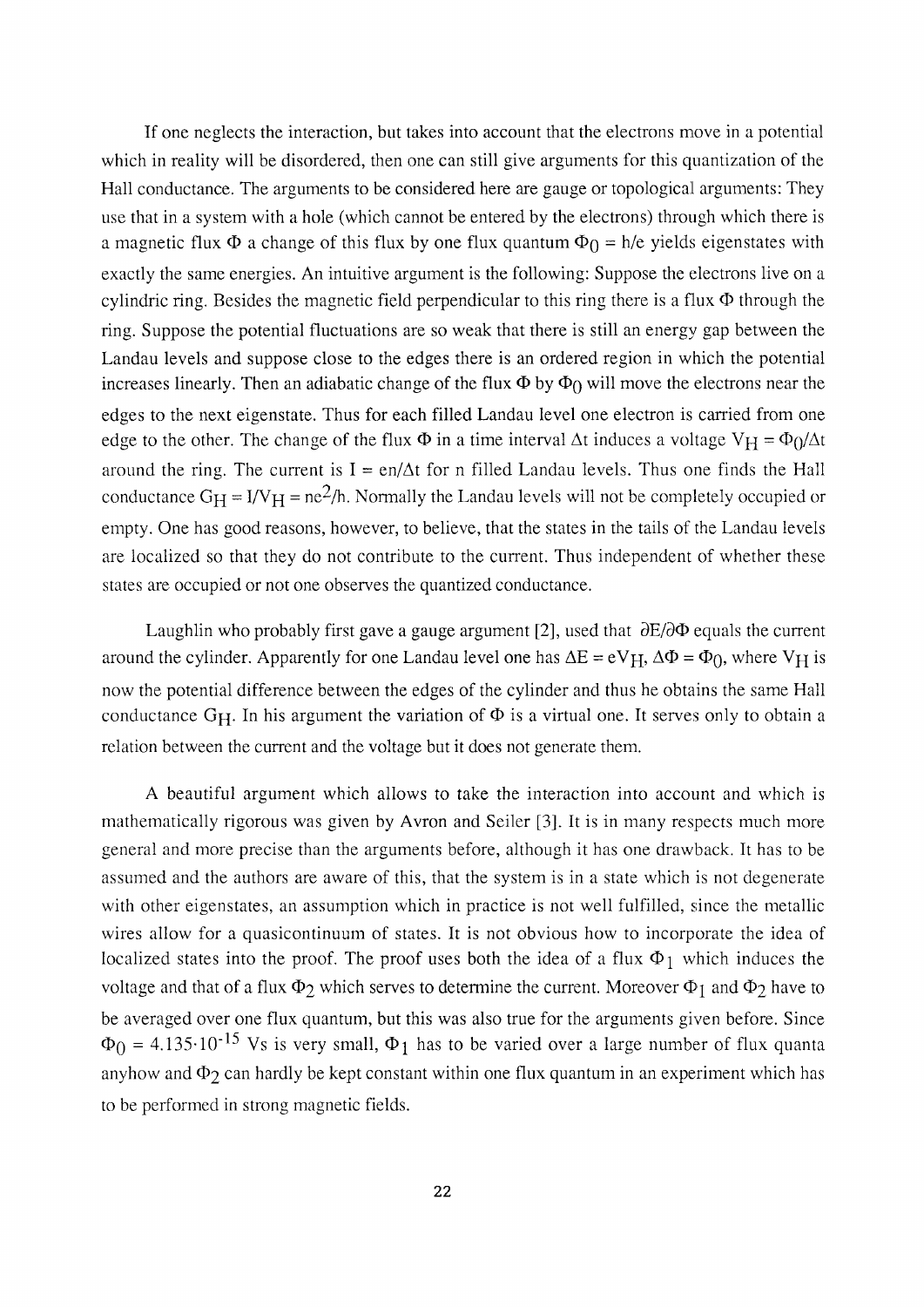#### 2. Berry's Phase

In 1984 M.V. Berry investigated a problem [4] which at first glance has no relation to the quantized Hall effect. He considered a quantum mechanical system undergoing an adiabatic change of the Hamiltonian. If initially the state is in an eigenstate  $\Omega$ > of the Hamiltonian H, then it will remain close to an eigenstate all the time provided this eigenstate is never degenerate with any other eigenstate. The question Berry posed himself was: What is the change in phase of the state, if finally the Hamiltonian returns to the original one? In leading order of course there is a dynamical phase  $\varphi$  given by -h<sup>-1</sup> multiplied by the time integral over the energy of the eigenstate. Berry found that there is an additional geometric phase  $\gamma$  in the adiabatic limit which depends only on the contour passed by the Hamiltonian in the course of the time. This contribution is now called Berry's phase.

It turns out that this phase is closely related to the quantized Hall effect. We will see (towards the end of sect. 3) that the Hall conductance is given by Berry's phase which is obtained by going in the space of fluxes *Φ\<sup>9</sup>* <I>2 around a square of size **Φο**\*Φ(> First, however let us determine Berry's phase: Be t the time. The system is governed by the time-dependent Hamiltonian H(εt) where the adiabatic limit is given by  $\varepsilon \rightarrow 0$ . We introduce a new variable  $\tau = \varepsilon t$ . The state  $\Omega_V(t)$  of the system be close to the eigenstate  $\Omega(\tau)$  of  $H(\tau)$ 

$$
(\mathbf{H}(\tau)\mathbf{-E}(\tau))\mathbf{I}\Omega(\tau) > = 0. \tag{2.1}
$$

Inserting

$$
|\Omega_V(t)\rangle = e^{i\chi(t)} \left\{ |\Omega(\tau)\rangle + \varepsilon |\overline{\Omega}(\tau)\rangle + O(\varepsilon^2) \right\}
$$
\n(2.2)

into the time dependent Schrödinger equation

$$
H(\varepsilon t) \, |\Omega_V(t)\rangle = i\hbar \, \frac{d}{dt} |\Omega_V(t)\rangle \tag{2.3}
$$

yields

$$
E(\tau)|\Omega(\tau) > + \varepsilon H(\tau)|\overline{\Omega}(\tau) > = -\hbar\chi(\tau)|\Omega(\tau) > -\varepsilon\hbar\chi(\tau)|\overline{\Omega}(\tau) > +\mathrm{i}\varepsilon\hbar\frac{d}{d\tau}\Omega(\tau) > + O(\varepsilon^2)
$$
(2.4)

Multiplication by  $\langle \Omega(\tau) |$  gives

$$
E(\tau) = -\dot{h}\dot{\chi}(t) + i\hbar\varepsilon \langle \Omega(\tau)|\frac{d}{d\tau}|\Omega(\tau)\rangle + O(\varepsilon^2)
$$
\n(2.5)

so that we obtain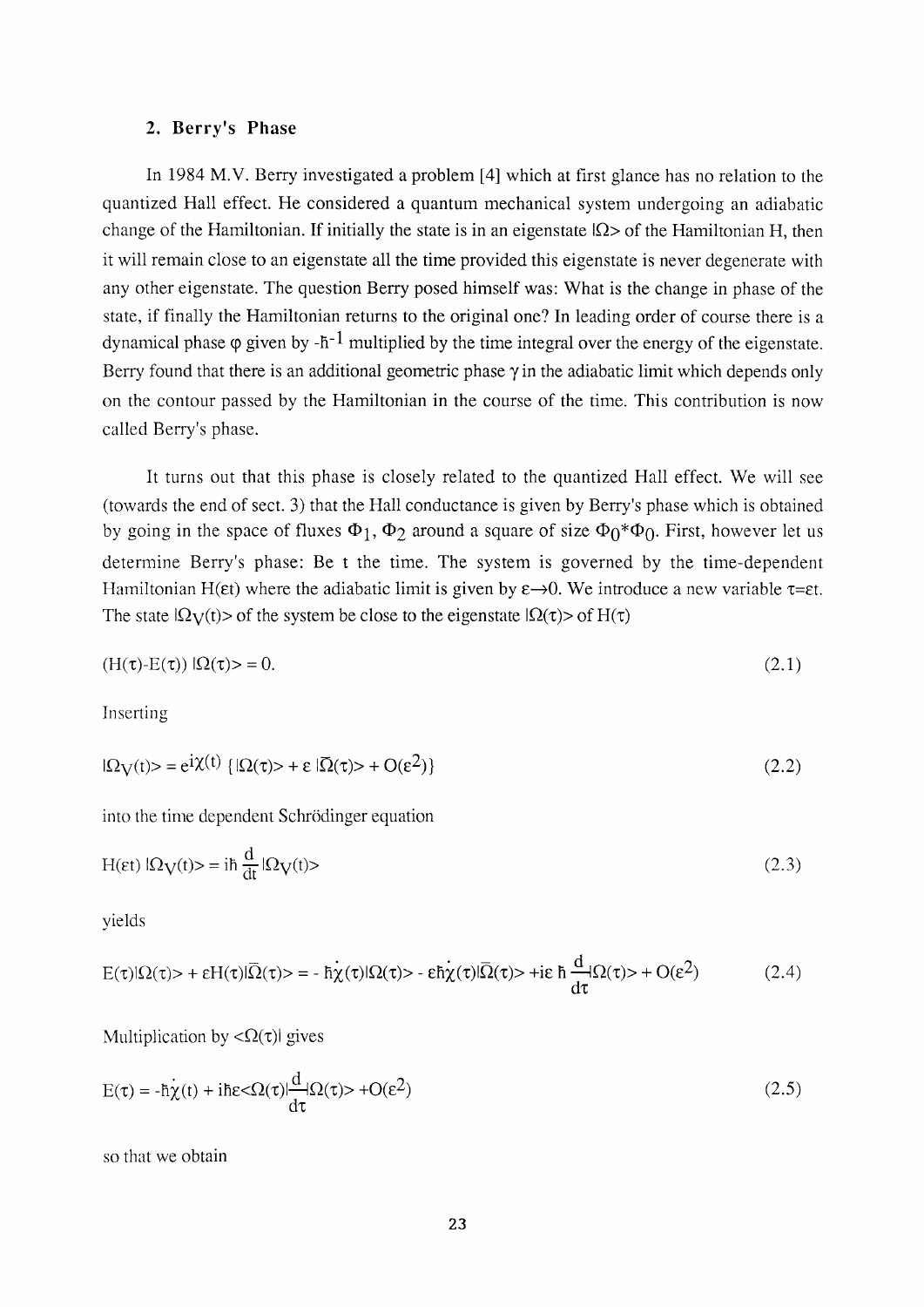$$
\chi(t) = -\frac{1}{\hbar \epsilon} \int_{\mathcal{E}}^{\epsilon t} E(\tau') d\tau' + i \int_{\mathcal{C}}^{\epsilon t} < \Omega(\tau') \frac{d}{d\tau'} \Omega(\tau') > d\tau' + O(\epsilon)
$$
\n(2.6)

The first contribution is the integral over the eigenenergy mentioned initially, the second one taken over a closed contour C is called the Berry phase  $\gamma$ (C).

To see that the Berry phase depends only on the contour C but not on the parametrization by  $\tau$  we introduce a surface in the space of Hamiltonians which contains the contour parametrized by  $\Phi_1$  and  $\Phi_2$ . Then we may write  $H(\tau) = H(\Phi_1(\tau), \Phi_2(\tau))$ . With the abbreviation  $\partial_i = \partial/\partial \Phi_i$  the phase can be written as contour integral in the  $\Phi_1$ - $\Phi_2$  space

$$
\gamma(C) = i \int_{C} \langle \Omega | \partial_{i} \Omega \rangle d\Phi_{i}(\tau) \tag{2.7}
$$

which is independent of the parametrization on  $\tau$ . By means of Stokes' theorem it can be written as a surface integral

$$
\gamma(C) = i \int_S (\partial_1 <\Omega | \partial_2 \Omega > -\partial_2 <\Omega | \partial_1 \Omega >) d\Phi_1 d\Phi_2 = i \int_S (<\partial_1 \Omega | \partial_2 \Omega > -<\partial_2 \Omega | \partial_1 \Omega >) d\Phi_1 d\Phi_2 \tag{2.8}
$$

It can easily be seen that the integrand in the last line is invariant under phase changes  $\Omega$ >  $\rightarrow$ exp( $i\lambda(\Phi_1,\Phi_2)$ )| $\Omega$ >. In order to evaluate (2.8) one has to determine  $\partial_i\Omega$ >. From (H-E)| $\Omega$ > = 0 one obtains  $(\partial_i H - \partial_i E) \Omega$  +  $(H - E) \partial_i \Omega$  = 0 from which one deduces

$$
|\partial_{\dot{I}}\Omega\rangle = -G\partial_{\dot{I}}H|\Omega\rangle + |\Omega\rangle \langle \Omega|\partial_{\dot{I}}\Omega\rangle. \tag{2.9}
$$

with the resolvent  $G = (1 - |\Omega\rangle \langle \Omega|) (H-E)^{-1} (1 - |\Omega\rangle \langle \Omega|)$ .

The appearence of the resolvent makes clear that one obtains large contributions to  $\gamma$ (C) close to a degeneracy of eigenstates. The generic case is the Hamiltonian

$$
H(\vartheta) = \vartheta_0(\tau) + \underline{\vartheta}(\tau)\underline{\sigma} = \begin{pmatrix} \vartheta_0 + \vartheta_3 & \vartheta_1 - i\vartheta_2 \\ \vartheta_1 + i\vartheta_2 & \vartheta_0 - \vartheta_3 \end{pmatrix}
$$
 (2.10)

with eigenyalues  $E_{\pm} = \vartheta_0 \pm i \underline{\vartheta}$ . The phase  $\gamma(C)$  equals  $\pm \Omega(C)/2$ , where  $\Omega(C)$  is the solid angle enclosed by the vector  $\mathcal{D}(\tau)$ . This implies that a spin in a magnetic field picks up the phase  $\gamma(C)$  =  $-$  m<sub>R</sub> $\Omega$ (C) where m<sub>R</sub> is the spin component in **B** direction. Such a phase can only be seen in interference experiments. Moreover to change the Hamiltonian as a function of time does not seem to be the appropriate way to observe this phase. However one can change the surrounding while a particle moves along some path. Such experiments have been performed and confirm the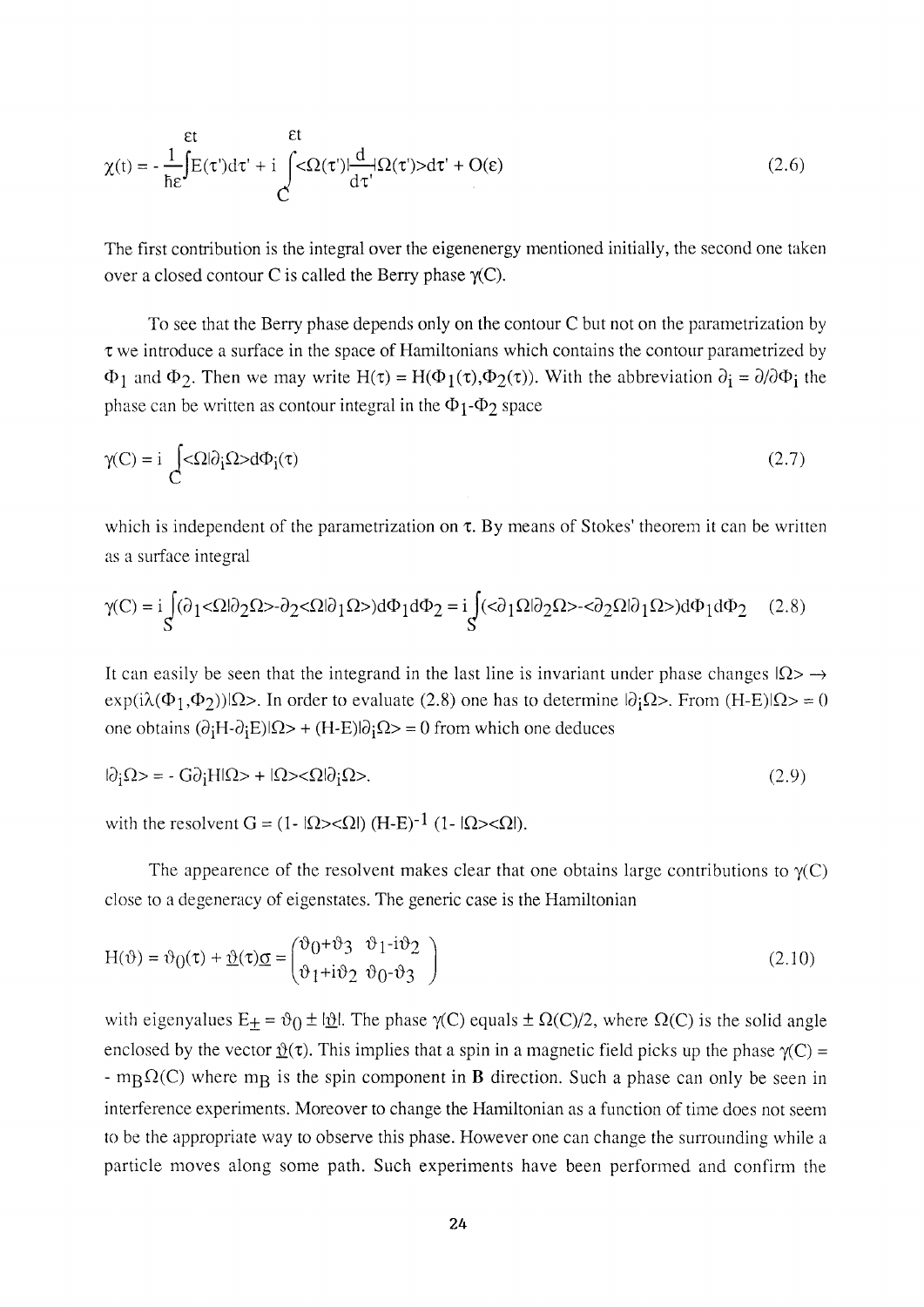predictions by Berry. Berry's phase has been observed for example for polarized light in optical fibers by Tomita and Chiao [5] and for polarized neutrons in a helical magnetic field by Bitter and Dubbers [6]. In the Aharonov-Bohm-effect [7] electrons move around a tube pinched by a magnetic flux which yields interferences, although the electrons do not directly feel the magnetic field inside the tube, an effect which can also be understood in terms of Berry's phase.

#### 3. Quantized Conductance

Avron and Seiler [3] (see also [8,9]) considered a system with two holes (regions from which the electrons are excluded) punched by fluxes  $Φ_1$  and  $Φ_2$ . Provided the system is in a state which for arbitrary  $\Phi_1$  and  $\Phi_2$  is not degenerate then the adiabatic change of  $\Phi_1$  which induces a voltage  $\dot{\Phi}_1$  around the hole #1 yields after average over  $\Phi_1$  and  $\Phi_2$  over a flux quantum  $\Phi_0 = h/e$ a vanishing conductance around the loop #1 and a Hall conductance around loop #2 which is an integer multiple of  $e^{2}/h$ . The authors need not make any assumptions concerning the dimensionality of the system. They need not assume a strong magnetic field. Moreover their argument holds for a system with many particle interaction.



The argument proceeds as follows: The magnetic field of the system can be described by a vector potential  $A(r) = A_0(r) + \Phi_1 \Gamma_1(r) + \Phi_2 \Gamma_2(r)$ . Outside the flux tubes one has curl  $\Gamma_i(r) = 0$ . Thus inside the region where the electrons move one has  $\Gamma_i(r)$  = grad  $\Lambda_i(r)$ . The potential  $\Lambda_i(r)$  is only defined modulo 1. It grows by unity by circling the hole #i, since the integral over A along a closed path yields the enclosed flux. The Hamiltonian reads

$$
H = \sum_{n} \frac{1}{2m} \left[ \frac{\hbar}{i} \nabla_n - eA(r_n) \right]^2 + V(r). \tag{3.1}
$$

The current can be obtained from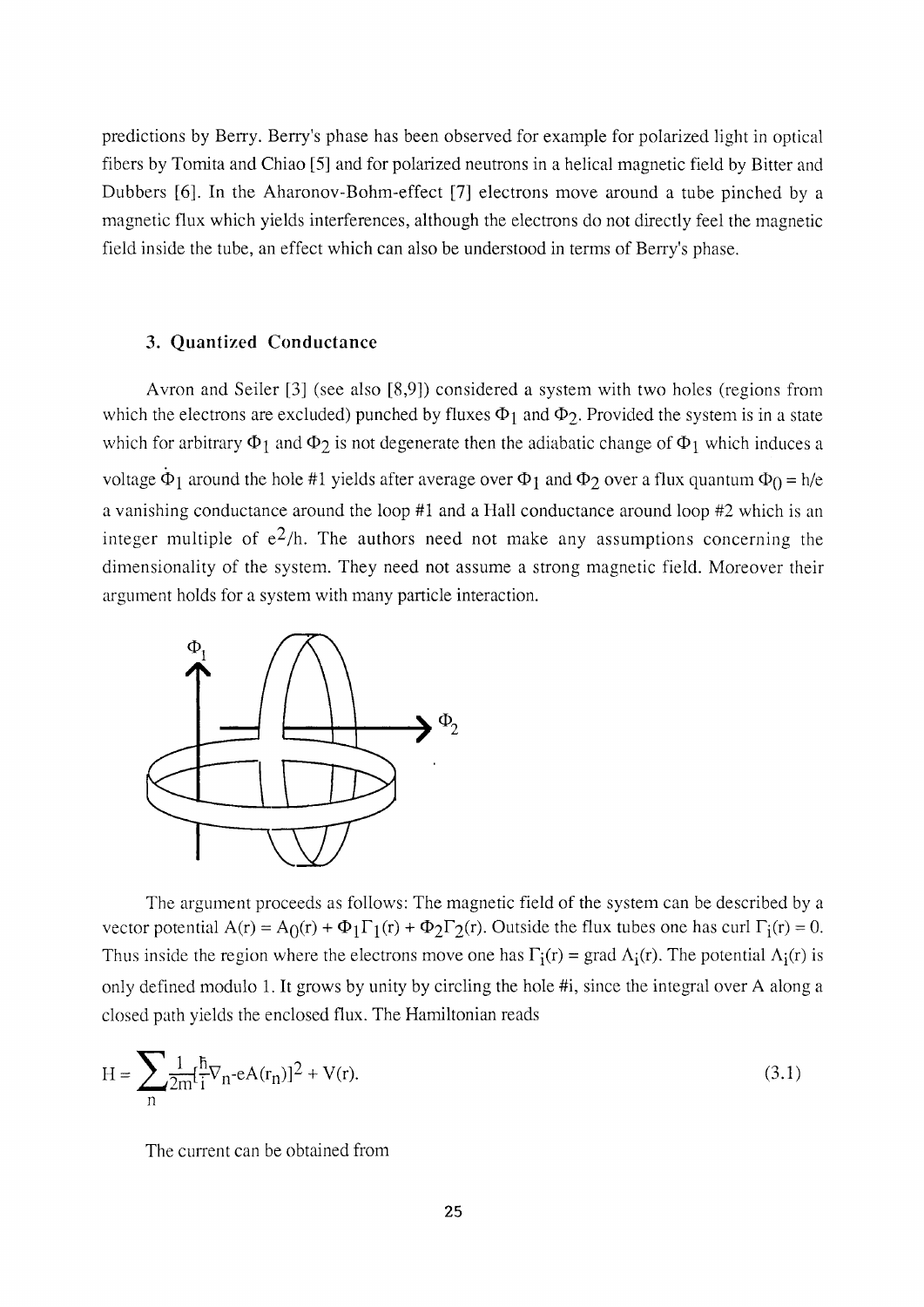$$
\langle \frac{\partial H}{\partial \Phi_i} \rangle = -\frac{e}{2} \langle \sum_n \{v_n, \Gamma_i\} \rangle = -\int d^3 r \Gamma_i(r) \langle j(r) \rangle = -\int d^3 r \, \text{grad}\Lambda_i(r) \langle j(r) \rangle
$$
  

$$
= -\int_0^1 d\lambda_i \, \text{d}f \langle j(r) \rangle = -I_i \tag{3.2}
$$

where the df integral has to be taken over the surface  $\Lambda_i(r) = \lambda_i$ . Thus the right hand side is the  $\lambda_i$ average over the currents through these surfaces. From this expression for the current one obtains

$$
\langle \Omega_V(t) | I_i | \Omega_V(t) \rangle = - \langle \Omega | \partial_i H | \Omega \rangle - \varepsilon \langle \overline{\Omega} | \partial_i H | \Omega \rangle - \varepsilon \langle \Omega | \partial_i H | \overline{\Omega} \rangle \tag{3.3}
$$

The first term on the right handside yields  $\langle \Omega | \partial_i H | \Omega \rangle = \partial_i \langle \Omega | H | \Omega \rangle$ . To evaluate the other terms we first realize that inserting eq. (2.5) into (2.4) yields (H-E) $\Omega(\tau) > \pi \frac{H}{L} \Omega(\tau) > -i\hbar \frac{N}{L} \Omega(\tau) > -i\frac{N}{L} \Omega(\tau)$  $d\tau$  dx and thus

$$
|\overline{\Omega}\rangle = i\hbar G \frac{\partial}{\partial \tau} |\Omega(\tau)\rangle = i\hbar \dot{\Phi}_1 \frac{1}{\epsilon} G |\partial_1 \Omega \rangle
$$
\n(3.4)

with the resolvent G introduced after eq. (2.9). With this eq. one obtains

$$
\varepsilon < \overline{\Omega}|\partial_i H|\Omega> = -i\hbar \dot{\Phi}_1 < \partial_1 \Omega|G\partial_i H|\Omega> = i\hbar \dot{\Phi}_1 < \partial_1 \Omega|\partial_i \Omega> - i\hbar \dot{\Phi}_1 < \partial_1 \Omega|\Omega> < \Omega|\partial_i \Omega> ,\tag{3.5}
$$

from which we obtain

$$
\langle \Omega_V(t) | I_i | \Omega_V(t) \rangle = - \partial_i \langle \Omega | H | \Omega \rangle + i \hbar \Phi_1(\langle \partial_1 \Omega | \partial_i \Omega \rangle - \langle \partial_i \Omega | \partial_1 \Omega \rangle - \langle \partial_1 \Omega | \Omega \rangle \langle \Omega | \partial_i \Omega \rangle
$$
  
+
$$
\langle \partial_i \Omega | \Omega \rangle \langle \Omega | \partial_1 \Omega \rangle)
$$
(3.6)

The last two terms cancel since  $\langle \Omega | \partial_i \Omega \rangle$  is purely imaginary. The average over  $\Phi_i$  of the first term vanishes, since < $\Omega$ IHI $\Omega$ > is periodic in  $\Phi_i$  with period  $\Phi_0$ . Thus one obtains for the average over  $\Phi_1$  and  $\Phi_2$ 

$$
\overline{I}_i = \frac{ie^2 \dot{\Phi}_1}{2\pi h} \int_0^{\Phi_0} d\Phi_1 \int_0^{\Phi_2} d\Phi_2 \left( \langle \partial_1 \Omega | \partial_i \Omega \rangle - \langle \partial_i \Omega | \partial_1 \Omega \rangle \right). \tag{3.7}
$$

The average current around hole #1 vanishes since the integrand vanishes. The Hall current around hole #2 can be written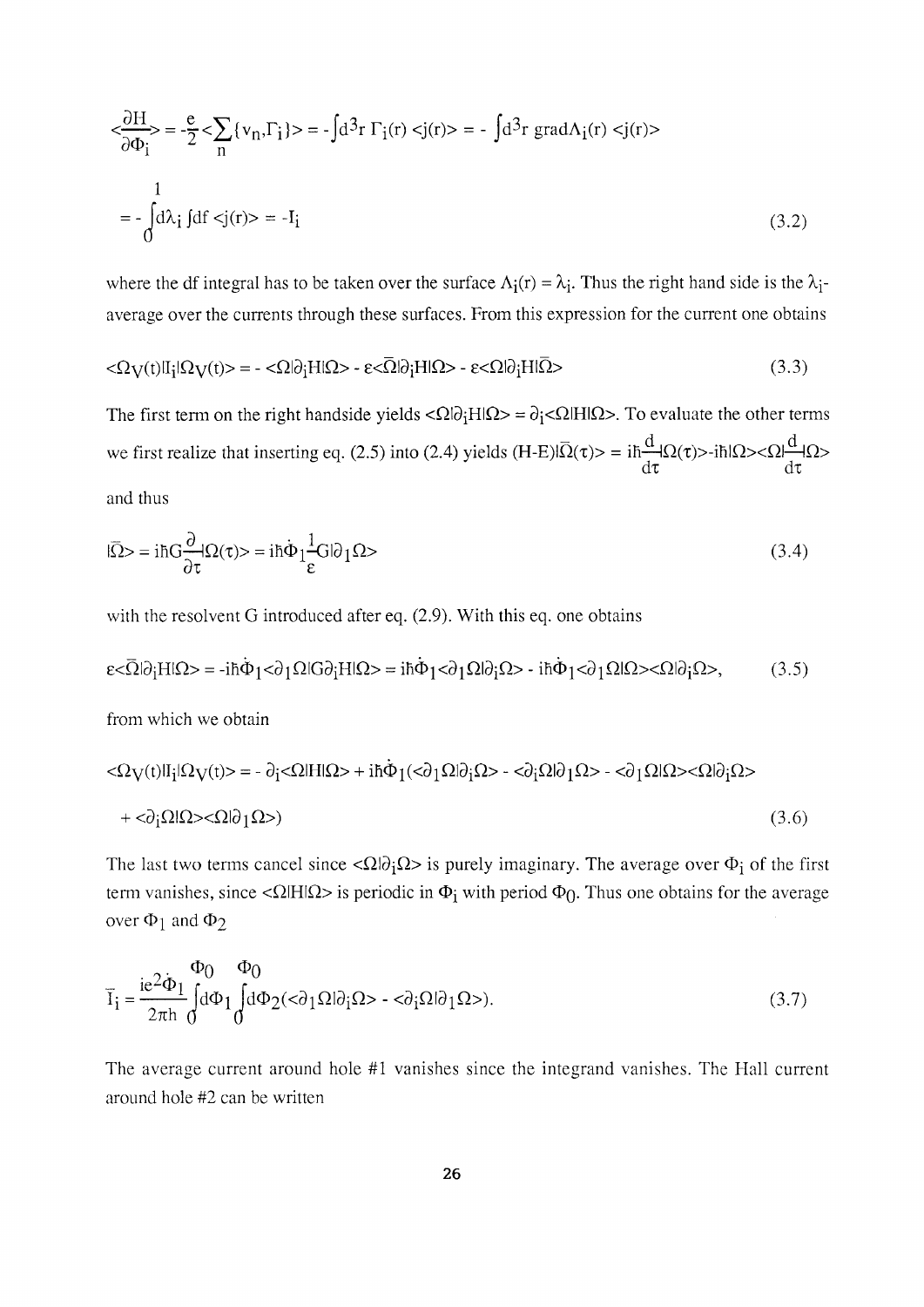$$
\overline{I}_2 = \frac{e^2 \dot{\Phi}_1}{2\pi h} \gamma(C),\tag{3.8}
$$

where  $\gamma$ (C) is the Berry phase for the system where one starts with  $\Phi_1 = \Phi_2 = 0$ , increases  $\Phi_1$  by  $\Phi_0$ , then  $\Phi_2$  by  $\Phi_0$ , then one decreases  $\Phi_1$  by  $\Phi_0$  and finally  $\Phi_2$  by  $\Phi_0$ . In the following it will be shown that  $\gamma(C)$  is quantized. It assumes only values which are integer multiples of  $2\pi$ . For this purpose we express  $\gamma(C)$  as contour integral

$$
\Phi_0
$$
  
\n
$$
\gamma(C) = i \int_0^{\tilde{\Phi}_0} d\Phi_2[<\Omega|\partial_2\Omega>(\Phi_0,\Phi_2) - <\Omega|\partial_2\Omega>0,\Phi_2)] - (1 \leftrightarrow 2).
$$
\n(3.9)

Now  $\Omega(\Phi_0, \Phi_2)$  and  $\Omega(0, \Phi_2)$  are connected by

$$
|\Omega(\Phi_0, \Phi_2)\rangle = \exp[i\theta_1(\Phi_2) + 2\pi i \sum_{n} \Lambda_1(r_n)] |\Omega(0, \Phi_2)\rangle.
$$
\n(3.10)

Then the integrand in (3.9) yields id $\theta_1(\Phi_2)/d\Phi_2$ . With a similar expression for  $\Omega(\Phi_1,\Phi_0)$ 

$$
|\Omega(\Phi_1, \Phi_0)\rangle = \exp[i\theta_2(\Phi_1) + 2\pi i \sum_{n} \Lambda_2(r_n)] |\Omega(\Phi_1, 0)\rangle. \tag{3.11}
$$

one obtains

$$
\gamma(C) = -\theta_1(\Phi_0) + \theta_1(0) + \theta_2(\Phi_0) - \theta_2(0). \tag{3.12}
$$

Since from  $(3.10)$  and  $(3.11)$  one has

$$
|\Omega(\Phi_0, \Phi_0)\rangle = \exp[i\theta_2(\Phi_0) + i\theta_1(0) + 2\pi i \sum_n (\Lambda_1(r_n) + \Lambda_2(r_n))] |\Omega(0, 0)\rangle
$$
  
=  $\exp[i\theta_1(\Phi_0) + i\theta_2(0) + 2\pi i \sum_n (\Lambda_1(r_n) + \Lambda_2(r_n))] |\Omega(0, 0)\rangle,$  (3.13)

it turns out that the right hand side of  $(3.12)$  is indeed  $2\pi$  times an integer and thus the Hall conductance is quantized.

The argument given for the 'integer' quantized Hall effect can be extended to the fractional quantized Hall effect discovered in 1982 by Tsui, Stormer, and Gossard [10], where the Hall conductance is a fraction (with a small numerator q) times  $e^2/h$ . In the topological framework it can be understood, if q eigenstates are nearly degenerate and equally populated [8,11]. The argument will be outlined in the appendix. It has been shown that interacting electrons in a periodic potential on a torus yield such degenerate eigenstates [12-14] and that a perturbation of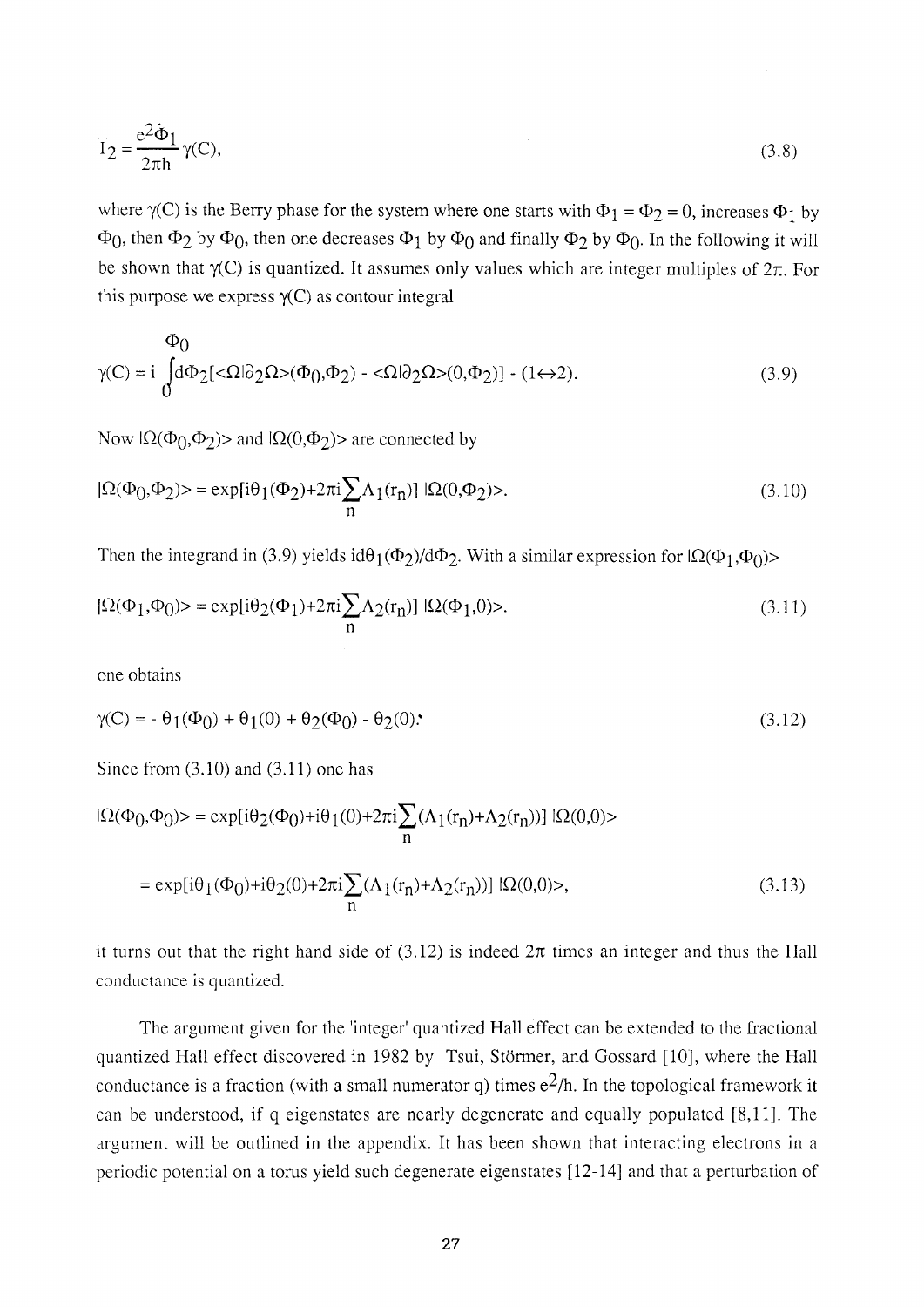this system by a random potential yields a lifting of this degeneracy which as a function of the size of the system becomes exponentially small [11,15], so that the assumption of the degeneracy is quite reasonable.

Systems of two dimensional electrons in a magnetic field and a periodic potential had been considered much earlier. If in a system with periodic potential a magnetic field is added so that the flux per elementary cell is  $(p/q)\Phi_0$  where p and q are prime, then each band will break into q subbands, and on the other hand if to a system in a magnetic field a periodic potential is added, then each Landau level will break into p subbands. This was nicely demonstrated by Hofstadter [16], who plotted the energy bands for all values of q up to 50. Thouless et al [17] have shown in 1982 that each subband contributes an integer times  $e^{2}/h$  to the Hall conductance. They used already arguments similar to that of Avron and Seiler. Starting from the Kubo-formula they had to integrate over the magnetic Brillouin zone, so that the two components of the momentum held the place of  $\Phi_1$  and  $\Phi_2$  in Avron's and Seiler's calculation. Moreover they did not only show the quantization of  $G_H$ , but gave the contributions of the subbands in terms of the solution of a Diophantine equation. For a survey see the article by Thouless [18].

Acknowledgement. I am indebted to J. Hajdu and R. Seiler for useful discussions.

#### Appendix

Here I outline the proof for the fractional Hall effect. I consider q eigenstates which are nearly degenerate. I require that they are linear combinations of q orthogonal states  $|\Omega_{\alpha}(t)\rangle$ 

$$
H(\tau) |\Omega_{\alpha}(\tau)\rangle = \sum_{\beta=1}^{q} E_{\alpha\beta} |\Omega_{\beta}(\tau)\rangle.
$$
 (A.1)

Then the state  $|\Omega_V(t)\rangle$  at time t can be written

$$
|\Omega_V(t)\rangle = \sum_{\alpha\beta} a_{\alpha} U_{\alpha\beta}(t) \{ |\Omega_{\beta}(\tau)\rangle + \epsilon |\overline{\Omega}_{\beta}(\tau)\rangle + O(\epsilon^2) \},
$$
\n(A.2)

where  $a_{\alpha}$  depends on the initial condition only and the  $|\overline{\Omega}_{\beta}(\tau)\rangle$  are orthogonal to the  $|\Omega_{\alpha}(\tau)\rangle$ 's. The matrix is unitary. Insertion into the timedependent Schrodinger equation yields

$$
(U^{-1}\frac{dU}{dt})\beta\gamma = \frac{E\beta\gamma}{i\hbar} - \varepsilon \langle \Omega \gamma \frac{d}{d\tau} | \Omega \beta \rangle.
$$
 (A.3)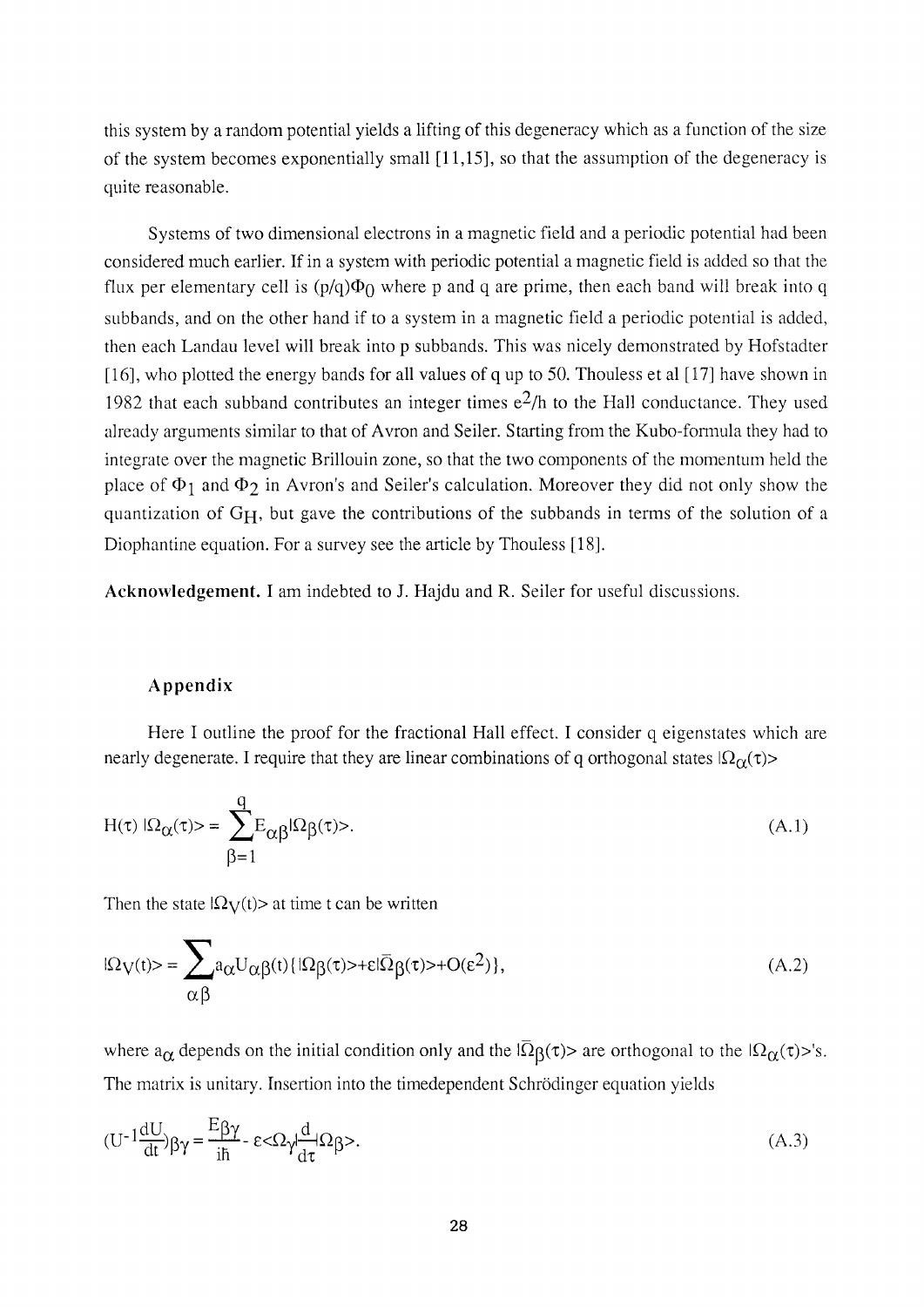If we define the phase  $\chi(t)$  by

$$
i\chi(t) := \frac{1}{q} \ln \det U(t),\tag{A.4}
$$

then we obtain from  $i\dot{\chi} = \frac{1}{q} tr(U^{-1} \frac{dU}{dt})$ 

$$
\chi(t) = -\frac{1}{q\hbar} \int dt \sum_{\gamma} E_{\gamma\gamma}(\epsilon t) + \frac{i}{q} \int_{\gamma} d\tau \sum_{\gamma} < \Omega_{\gamma} \frac{d}{d\tau} \Omega_{\gamma}.
$$
\n(A.5)

The second term in this expression is a generalized Berry phase  $\gamma$ (C). In analogy to (3.4) and (2.9) one obtains

$$
I\overline{\Omega}\beta(\tau) > \dot{=} i\hbar \sum_{\gamma} G_{\beta} \gamma \frac{d}{d\tau} \Omega_{\gamma}(\tau) > \dot{=} \frac{i\hbar \dot{\Phi}_1}{\epsilon} \sum_{\gamma} G_{\beta} \gamma \partial_1 \Omega_{\gamma}(\tau) > , \tag{A.6}
$$

$$
|\partial_{\dot{1}}\Omega_{\dot{\beta}}\rangle = \sum_{\gamma} (-G_{\dot{\beta}}\gamma \partial_{\dot{1}}H|\Omega_{\gamma}\rangle + i\Omega_{\gamma}\rangle \langle \Omega_{\gamma}|\partial_{\dot{1}}\Omega_{\dot{\beta}}\rangle)
$$
(A.7)

with the resolvent

$$
G_{\beta\gamma} = (1 - \sum_{\alpha} |\Omega_{\alpha}\rangle \langle \Omega_{\alpha}|) (H - E)^{-1} \beta \gamma (1 - \sum_{\alpha} |\Omega_{\alpha}\rangle \langle \Omega_{\alpha}|). \tag{A.8}
$$

The indices  $\beta \gamma$  on the right hand side of (A.8) refer to the matrix E.

The expectation value for the current reads

$$
<\!\!\Omega_V\!(t)|I_j|\Omega_V\!(t)\!\!>=-\!<\!\!\Omega_V\!|\partial_iH|\Omega_V\!\!>=-\sum_{\alpha\beta\kappa\lambda}\!\!\rho_{\kappa\lambda}U_{\lambda\beta}U^+\alpha_{\kappa}\!<\!\Omega_{\alpha}\!+\!\epsilon\bar{\Omega}_{\alpha}|\partial_iH|\Omega_{\beta}\!+\!\epsilon\bar{\Omega}_{\beta}\!\!>,\eqno(A.9)
$$

where  $\rho$  is the statistical matrix. If the q states are equally populated, then  $\rho_{\kappa \lambda} = \frac{1}{q} \delta_{\kappa \lambda}$  and the expression simplifies to

$$
\langle I_{i}\rangle = -\frac{1}{q} \sum_{\alpha} \langle \Omega_{\alpha} + \varepsilon \overline{\Omega}_{\alpha} | \partial_{i} H | \Omega_{\alpha} + \varepsilon \overline{\Omega}_{\alpha} \rangle. \tag{A.10}
$$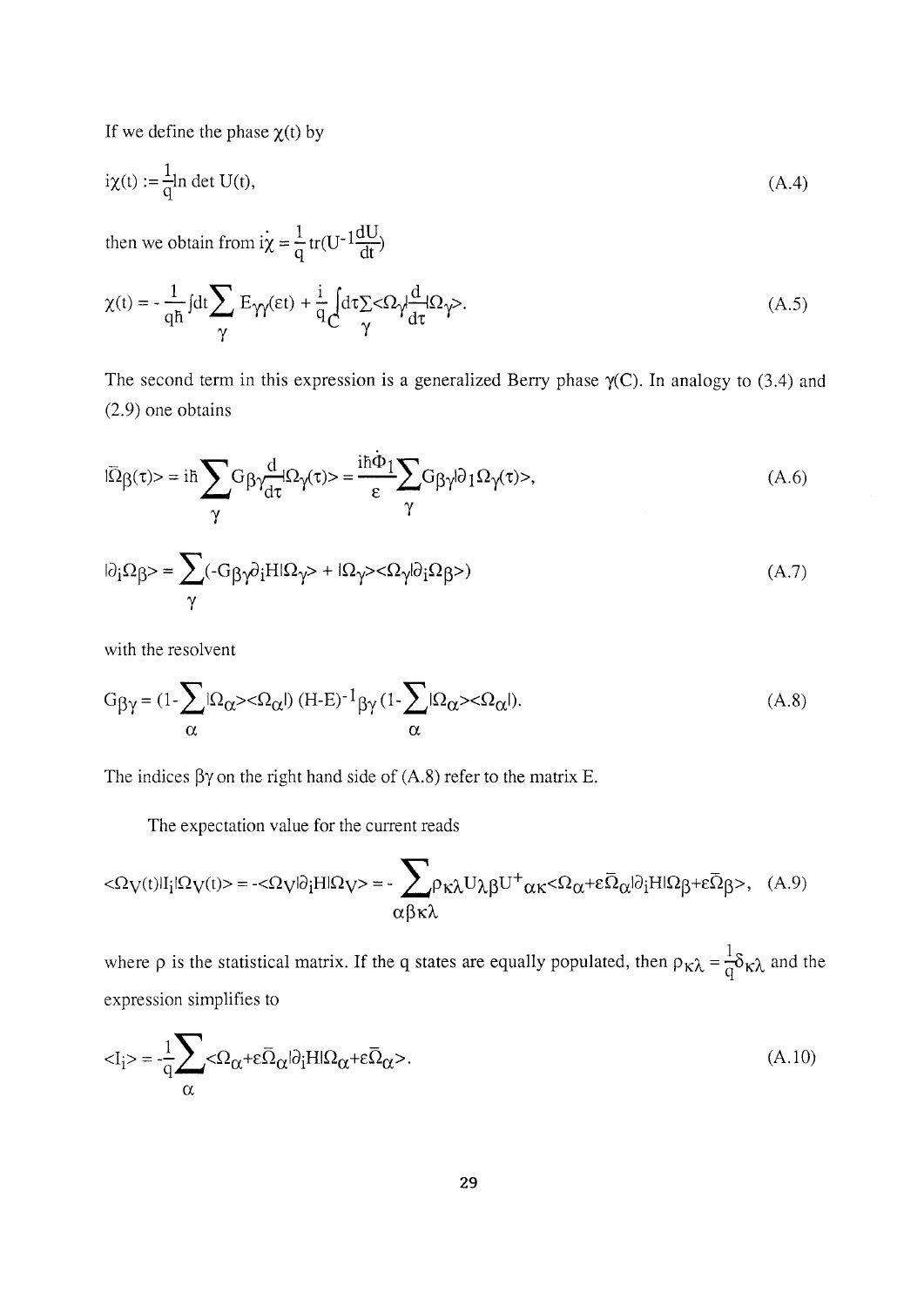Now again one has  $\sum < \Omega_{\alpha} |\partial_i H| \Omega_{\alpha} > = \partial_i \sum < \Omega_{\alpha} |H| \Omega_{\alpha} >$ . Further one obtains with (A.6) and α

$$
(A.7)
$$

$$
\langle I_{i}\rangle = -\frac{1}{q}\partial_{i}\sum_{\alpha}\langle\Omega_{\alpha}|H|\Omega_{\alpha}\rangle + \frac{i\hbar\dot{\Phi}_{1}}{q}\sum_{\gamma}(\langle\partial_{1}\Omega_{\gamma}|\partial_{i}\Omega_{\gamma}\rangle - \langle\partial_{i}\Omega_{\gamma}|\partial_{1}\Omega_{\gamma}\rangle)
$$

$$
+\sum_{\beta\gamma}(-\langle\partial_{1}\Omega_{\gamma}|\Omega_{\beta}\rangle - \langle\Omega_{\beta}|\partial_{i}\Omega_{\gamma}\rangle + \langle\partial_{i}\Omega_{\gamma}|\Omega_{\beta}\rangle - \langle\Omega_{\beta}|\partial_{1}\Omega_{\gamma}\rangle). \tag{A.11}
$$

The first sum vanishes by averaging over *Φ[.* The last sum vanishes since the contributions cancel identically. For I<sub>1</sub> also the second sum vanishes. Thus  $\langle \overline{I}_1 \rangle = 0$ . Again I<sub>2</sub> can be expressed by Berry's phase

$$
\langle \overline{1}_2 \rangle = \frac{e^2 \dot{\Phi}_1}{2\pi h} \gamma(C) \tag{A.11}
$$

$$
\gamma(C) = \frac{i}{q_0} \int d\Phi_2 \sum_{\gamma} (\langle \Omega_{\gamma} | \partial_2 \Omega_{\gamma} \rangle (\Phi_0, \Phi_2) - \langle \Omega_{\gamma} | \partial_2 \Omega_{\gamma} \rangle (0, \Phi_2)) - (1 \leftrightarrow 2)
$$
 (A.12)

Similarly to  $(3.10)$  and  $(3.11)$  one has

$$
|\Omega_{\gamma}(\Phi_0, \Phi_2)\rangle = \sum_{\beta} \Theta_{1\gamma\beta}(\Phi_2) \exp[2\pi i \sum_{n} \Lambda_1(r_n)] |\Omega_{\beta}(0, \Phi_2)\rangle, \tag{A.13}
$$

$$
|\Omega_{\gamma}(\Phi_1, \Phi_0)\rangle = \sum_{\beta} \Theta_{2\gamma\beta}(\Phi_1) \exp[2\pi i \sum_{n} \Lambda_2(r_n)] |\Omega_{\beta}(\Phi_1, 0)\rangle. \tag{A.14}
$$

where  $\Theta_1$  and  $\Theta_2$  are unitary matrices. With these expressions (A.12) reduces to

$$
\gamma(C) = \frac{i}{q_0} \int d\Phi_2 \text{ tr}(\Theta_1^{-1} \partial_2 \Theta_1)(\Phi_2) - \frac{i}{q_0} \int d\Phi_1 \text{ tr}(\Theta_2^{-1} \partial_1 \Theta_2)(\Phi_1)
$$
(A.15)

$$
= \frac{i}{q} \ln \frac{\det \Theta_1(\Phi_0) \det \Theta_2(0)}{\det \Theta_1(0) \det \Theta_2(\Phi_0)}.
$$
 (A.16)

From (A.13) and (A.14) it follows that  $\Theta_1(\Phi_0) \Theta_2(0) = \Theta_2(\Phi_0) \Theta_1(0)$ , thus the argument of the logarithm in (A.16) is unity and  $\gamma$ (C) is  $2\pi$ /q times an integer.